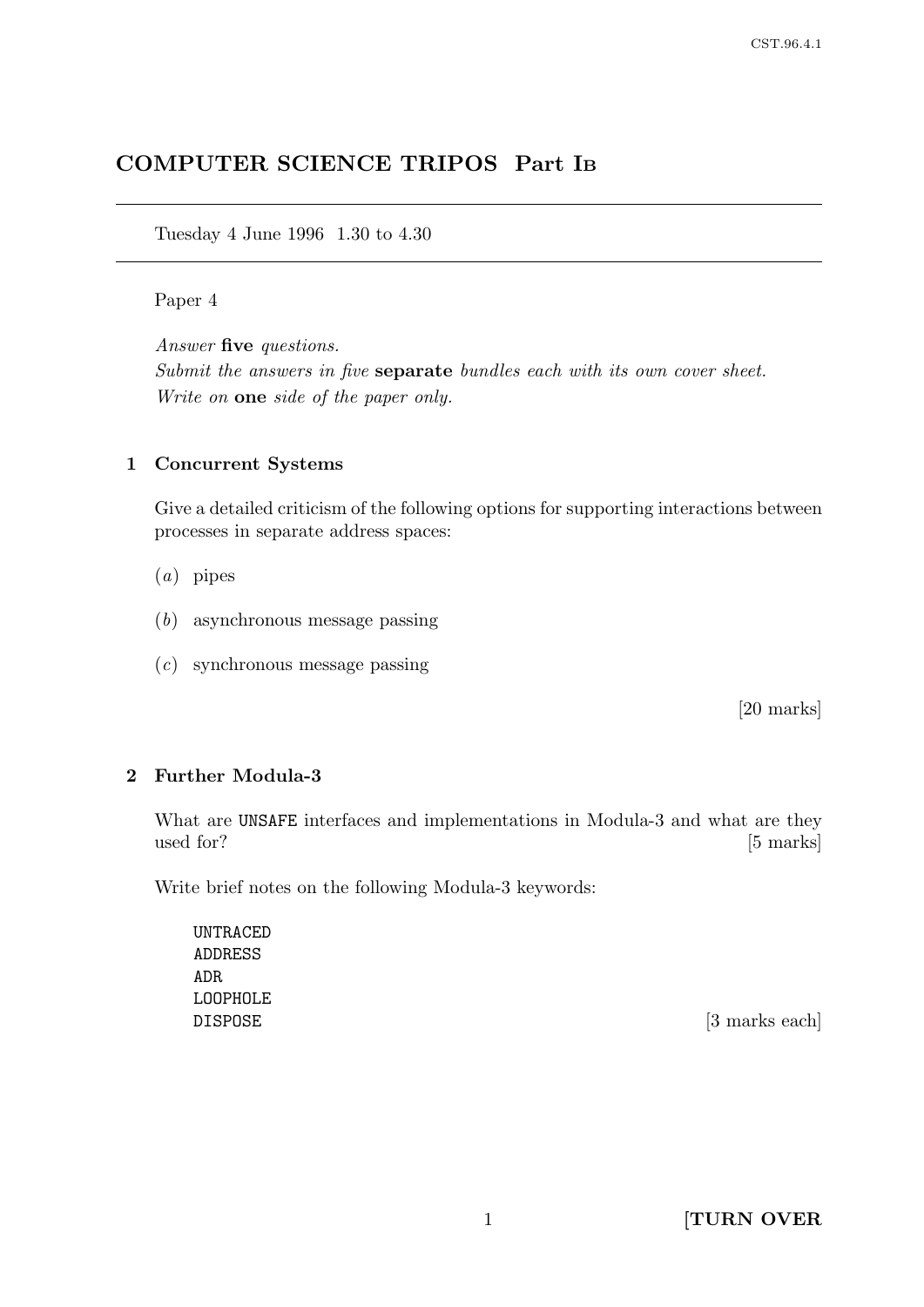#### 3 Continuous Mathematics

Suppose we wish to compute a predicted value for some continuous, differentiable function  $f(t)$  at future time  $t = b$ , based only upon knowledge of its value now at time  $t = a$ , which is  $f(a)$ , and its first three derivatives now, namely  $f'(a)$ ,  $f''(a)$ , and  $f'''(a)$ . How would you compute such a prediction for the future value  $f(b)$ ? Give a formula or explain the sorts of terms that it would include and why they appear. [6 marks]

In practical computing problems with numerical data that are discretely sampled at periodic points in time, derivatives defined in terms of continuous limits must be replaced by discrete estimates. Provide finite-difference expressions for each of the three derivatives  $f'(t)$ ,  $f''(t)$ , and  $f'''(t)$  on the discrete set of samples

$$
\ldots, f(t_i), f(t_{i+1}), f(t_{i+2}), f(t_{i+3}), \ldots
$$

assuming that in this sequence the samples are separated by a constant interval  $\Delta t = t_{i+1} - t_i.$ . [8 marks]

Real-world signals are generally accompanied by noise. Using the Differentiation Theorem of the Fourier Transform, comment upon how noise is amplified as a function of its spectral composition when computing first-order, second-order, and third-order derivatives of the signal. [6 marks]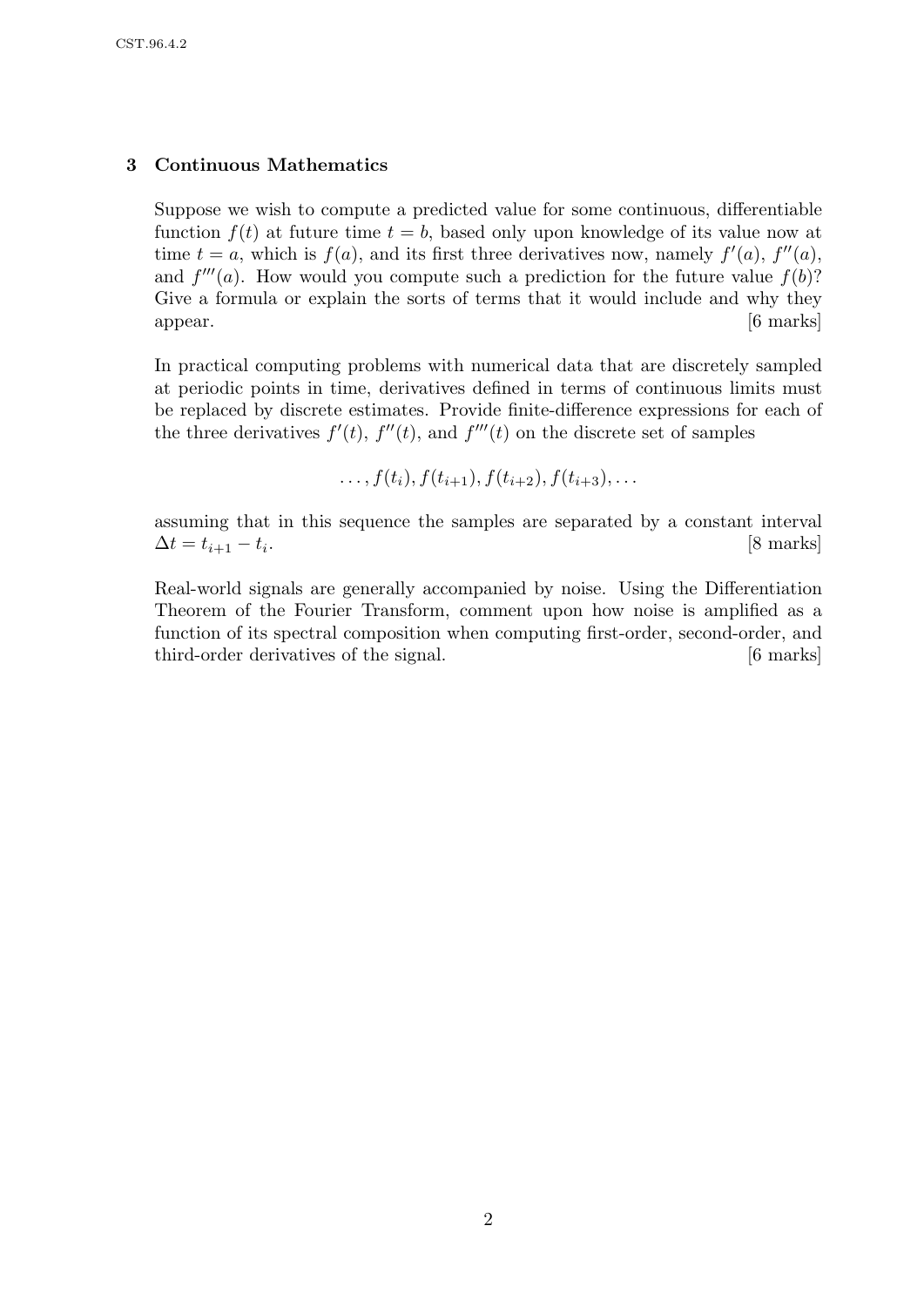## 4 Compiler Construction

Describe a structure that could be used to represent the abstract syntax tree of the following  $\lambda$ -expression:

 $(\lambda a.(\lambda f.fa)(\lambda n.n+1))$ 3

Outline the definition of an evaluator function eval(expr, env) that could be used to evaluate a given expression expr represented in this way in the context of an environment given by env. Pay particular attention to the treatment of bound variables and the mechanism you use for function calls. [7 marks]

Is it possible with your implementation to give it a  $\lambda$ -expression which would cause eval to recurse to an unlimited depth? If so, give such a  $\lambda$ -expression; if not, explain why. [3 marks]

Is it possible with your implementation to give it a  $\lambda$ -expression that causes an environment chain of unlimited length to be created during the evaluation? If so, give a  $\lambda$ -expression that would cause this; if not, explain why it is not possible.

[3 marks]

In an erroneous implementation of eval the value of

## $(\lambda x. \text{body})$

is an object that does not incorporate the contextual environment, and whose call evaluates body in an environment derived from the environment of the call. Explain why such an implementation is wrong, giving an example  $\lambda$ -expression that would yield different results when evaluated by this implementation and yours. [7 marks]

## 5 Data Structures and Algorithms

Show why comparison-based sorting of n items cannot take much less than  $n \log n$ comparisons, being clear about your assumptions. Why can it take any less than  $n \log n$ ? [10 marks]

If 1024 numbers are drawn randomly in the range  $0-127$  and sorted by binary insertion, about how many compares would you expect? A fairly rough estimate will do if your reasoning is clear. [10 marks]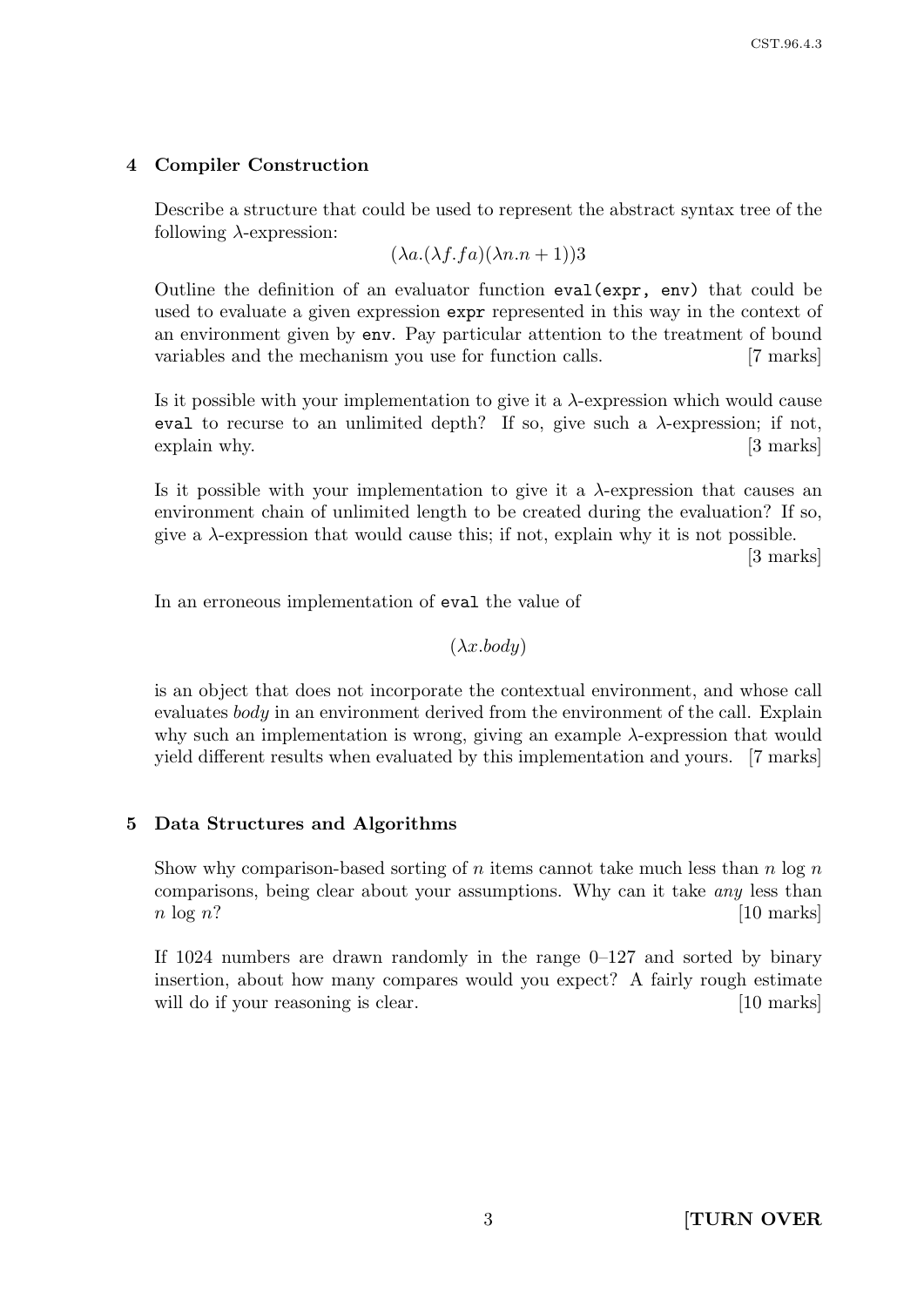## 6 Structured Hardware Design

Describe logic synthesis by writing short notes on each of the following topics:

- (a) input language constructs
- (b) output format
- $(c)$  use of libraries of subcircuits
- (d) technology independence
- (e) guiding metrics and constraints
- $(f)$  synthesis for multiple instances
- (g) disadvantages compared with alternative approaches

[20 marks]

### 7 Operating System Functions

What is meant by the term *demand paging* in a virtual memory management system, and how is it implemented? [5 marks]

Briefly describe five techniques which the operating system and/or hardware can implement to improve the efficiency of demand paging. [5 marks]

What is the *working set* of a program, and how can an operating system use it in the management of virtual memory? [3 marks]

Describe the clock (second chance) algorithm for selecting a VM page for replacement when a page fault occurs. How is the performance of this algorithm affected by the memory size of the computer system, and how may this be avoided? [7 marks]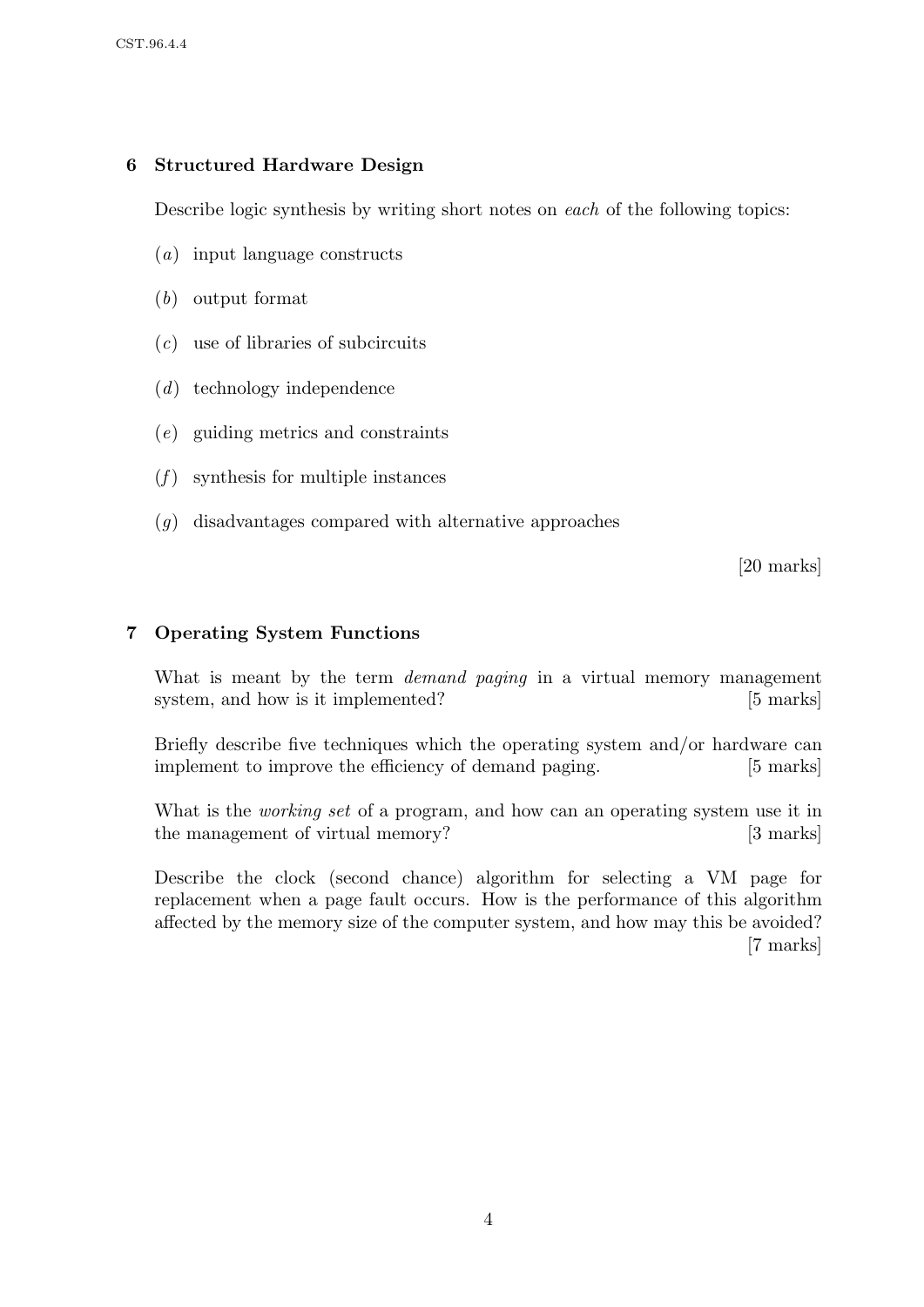#### 8 Computation Theory

A bag B of natural numbers is a total function  $f_B : \mathbb{N} \to \mathbb{N}$  giving for each natural number x the count  $f_B(x)$  of occurrences of x in B. If each  $f_B(x) = 0$  or 1, then  $f_B$  is the characteristic function  $\chi_s$  of a set S: every set can thus be regarded as a bag.

(a) A bag B is recursive if the function  $f_B$  is computable. Suppose that the sequence of bags  ${B_n \mid n \in \mathbb{N}}$  is recursively enumerated by the computable function  $e(n, x) = f_n(x)$ , which gives the count of x in each bag  $B_n$ . Show that there is a recursive set S that is different from each bag  $B_n$ . [7 marks]

Hence prove that the set of all recursive bags cannot be recursively enumerated. [3 marks]

(b) A bag B is finite if there is  $X \in \mathbb{N}$  such that  $f_B(x) = 0$  for all  $x \geq X$ . Show that the set of all finite bags is recursively enumerable. [10 marks]

#### 9 Numerical Analysis I

Let  $x^*$  be the floating-point representation of a number x. Define the *absolute error* and *relative error* in representing x by  $x^*$ . How are these errors related? [3 marks]

Let  $x_1, x_2$  be two numbers. Find expressions for

- (a) the absolute error in representing  $x_1 + x_2$
- (b) the relative error in representing  $x_1.x_2$  (where "." denotes multiplication) [4 marks]

Assume that the numbers 1 and 2 are represented exactly. Find an expression for the absolute error in calculating  $2x + 1$ . [2 marks]

In an iterative calculation the number  $y$  is an improved value of  $x$ , derived from the assignments

$$
p := x/2 + 1
$$

$$
q := x - 2
$$

$$
y := p + 1/q
$$

If  $\varepsilon_x$  is the absolute error in representing x, find an expression for the absolute error  $\varepsilon_y$  in representing y. [6 marks]

What is the approximate *relative error*  $\delta_y$  in representing y when  $x = 2.01$ ? [5 marks]